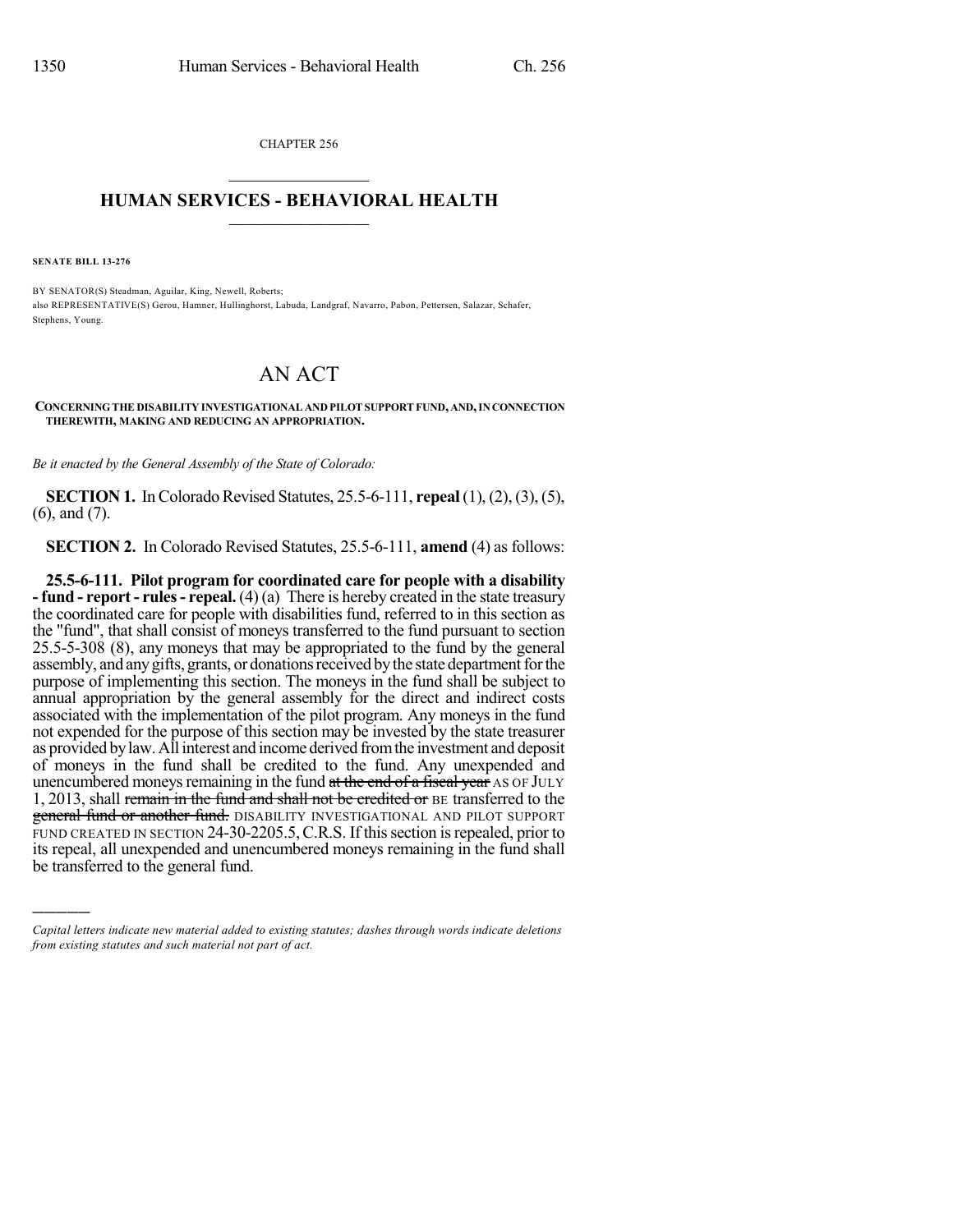(b) THIS SUBSECTION (4) IS REPEALED, EFFECTIVE JULY 1, 2014.

**SECTION 3.** In Colorado Revised Statutes, **add** 24-30-2205.5 as follows:

**24-30-2205.5. Disability investigational and pilot support fund.** THERE IS HEREBY CREATED IN THE STATE TREASURY THE DISABILITY INVESTIGATIONAL AND PILOT SUPPORT FUND, REFERRED TO IN THIS SECTION AS THE "FUND", THAT SHALL CONSIST OF MONEYS TRANSFERRED TO THE FUND PURSUANT TO SECTION 25.5-5-308 (8), C.R.S., ANY MONEYS THAT MAY BE APPROPRIATED TO THE FUND BY THE GENERAL ASSEMBLY, AND ANY GIFTS, GRANTS, OR DONATIONS RECEIVED BY THE DEPARTMENT OF PERSONNEL FOR THE PURPOSE OF IMPLEMENTING THIS SECTION.THE MONEYS IN THE FUND ARE SUBJECT TO ANNUAL APPROPRIATION BY THE GENERAL ASSEMBLY FOR THE DIRECT AND INDIRECT COSTS ASSOCIATED WITH THE IMPLEMENTATION OF THE PILOT PROGRAM. ANY MONEYS IN THE FUND NOT EXPENDED FOR THE PURPOSE OF THIS SECTION MAY BE INVESTED BY THE STATE TREASURER AS PROVIDED BY LAW. ALL INTEREST AND INCOME DERIVED FROM THE INVESTMENT AND DEPOSIT OF MONEYS IN THE FUND MUST BE CREDITED TO THE FUND. ANY UNEXPENDED AND UNENCUMBERED MONEYS REMAINING IN THE FUND AT THE END OF A FISCAL YEAR MUST REMAIN IN THE FUND AND SHALL NOT BE CREDITED OR TRANSFERRED TO THE GENERAL FUND OR ANOTHER FUND. IF THIS SECTION ISREPEALED,PRIOR TO ITS REPEAL,ALL UNEXPENDED AND UNENCUMBERED MONEYS REMAINING IN THE FUND MUST BE TRANSFERRED TO THE GENERAL FUND.

**SECTION 4.** In Colorado Revised Statutes, 24-30-2203, **amend** (1) introductory portion, (1) (a), and (1) (f); and **add** (1) (h), (1) (i), and (4.5) as follows:

**24-30-2203. Disability-benefit support contract committee.** (1) The disabled-benefit DISABILITY-BENEFIT support contract committee is hereby created within the department of personnel. The committee consists of nine THIRTEEN members appointed by the governor as follows:

(a) Three FIVE members who are disabled PERSONS WITH DISABILITIES and currently receiving disability benefits or have received application assistance;

(f) One member who is an expert in nonprofit management; and

(h) ONE MEMBER WHO HAS EXPERIENCE AND EXPERTISE IN BUSINESS; AND

(i) ONE MEMBER WHO HAS EXPERIENCE WITH GRANT PROGRAMS.

(4.5) THE COMMITTEE SHALL IMPLEMENT SECTION 24-30-2204.5 USING THE DISABILITY INVESTIGATIONAL AND PILOT SUPPORT FUND CREATED IN SECTION 24-30-2205.5.

**SECTION 5.** In Colorado Revised Statutes, **add** 24-30-2204.5 as follows:

**24-30-2204.5. Program to investigate, fund, and pilot projects or programs to benefit persons with disabilities.** (1) THE COMMITTEE SHALL ACCEPT AND REVIEW PROPOSALS TO FUND PROJECTS OR PROGRAMS THAT STUDY OR PILOT NEW AND INNOVATIVE IDEAS THAT WILL LEAD TO AN IMPROVED QUALITY OF LIFE OR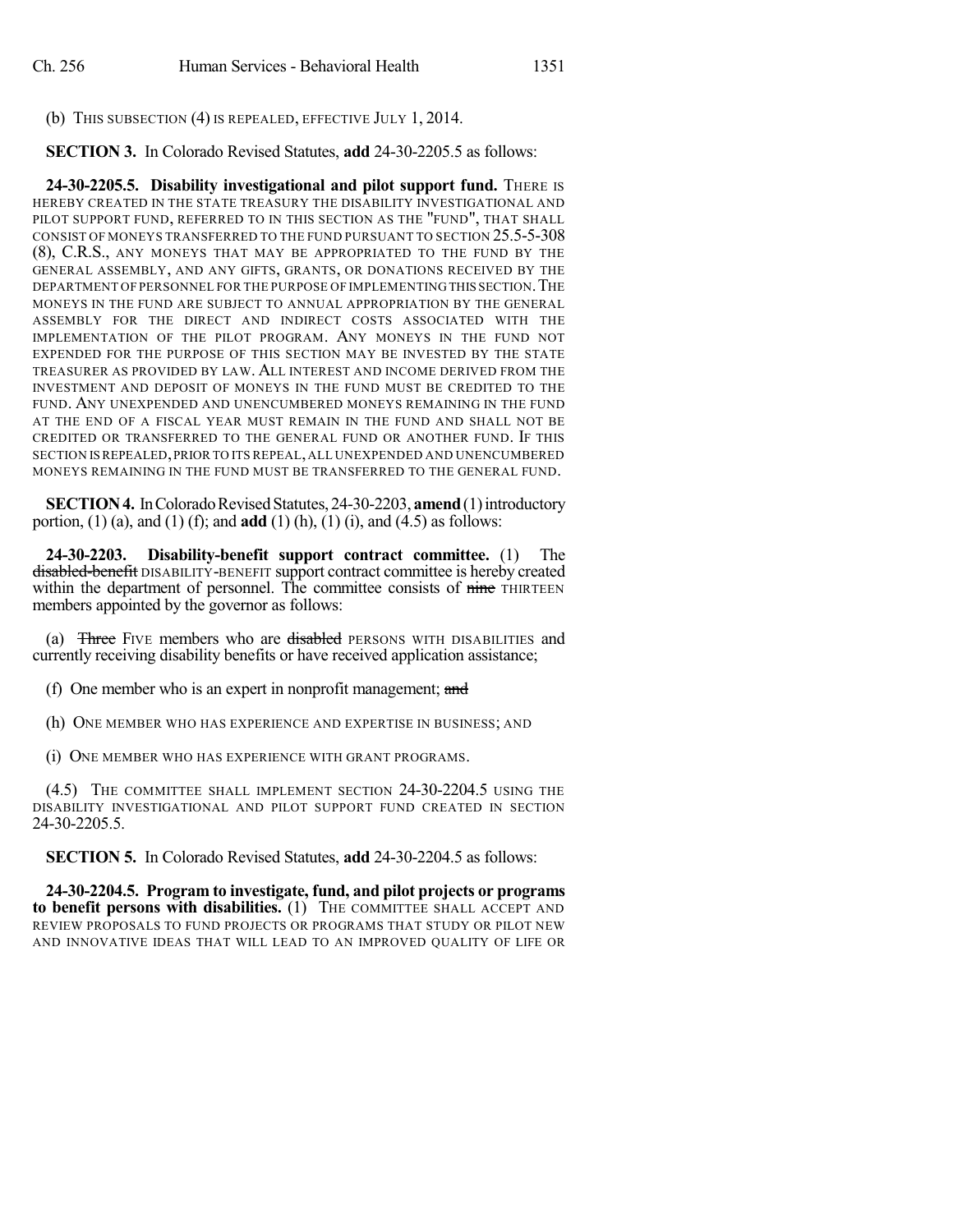INCREASED INDEPENDENCE FOR PERSONS WITH DISABILITIES. PROPOSALS MAY BE ACCEPTED THROUGHOUT THE YEAR, AND GRANTS OR LOANS MAY BE MADE BY THE COMMITTEE AT ITS REGULAR MEETINGS. THE DISABILITY INVESTIGATIONAL AND PILOT SUPPORT FUND CREATED IN SECTION 24-30-2205.5 SHALL BE THE SOLE SOURCE TO FUND ANY GRANTS OR LOANS MADE PURSUANT TO THIS SECTION.

(2) TO BE ELIGIBLE FOR FUNDING PURSUANT TO THIS SECTION, A PROJECT OR PROGRAM MUST:

(a) (I) DEMONSTRATE A CAPABILITY TO BE SELF-SUSTAINING OR OTHERWISE BE ABLE TO DEVELOP LONG-TERM INDEPENDENT FUNDING; AND

(II) HAVE A GOVERNING BODY OR BOARD THAT IS COMPOSED OF PERSONS WITH A DEMONSTRATED COMMITMENT TO IMPROVING THE LIVES OF PERSONS WITH DISABILITIES AND HAVE A MAJORITY BE PERSONS WITH DISABILITIES OR FAMILY MEMBERS OF PERSONS WITH DISABILITIES; OR

(b) BE THE LICENSE PLATE AUCTION GROUP ESTABLISHED IN SECTION 42-1-403, C.R.S.

**SECTION 6.** In Colorado Revised Statutes, 24-30-2202, **amend** (1) as follows:

**24-30-2202. Definitions.** As used in this part 22, unless the context otherwise requires:

(1) "Committee" means the <del>disabled-benefit</del> DISABILITY-BENEFIT support contract committee created in section 24-30-2203.

**SECTION 7.** In Colorado Revised Statutes, **amend** 24-30-2206 as follows:

**24-30-2206. Implementation.** (1) EXCEPT AS PROVIDED FOR IN SUBSECTION (2) OF THIS SECTION, the general assembly does not intend to require the department of personnel to expend moneys to implement this part 22. Notwithstanding any other section of this part 22, the department of personnel and the committee need not implement this part 22 until the disability-benefit support fund contains enough money to implement this part 22.

(2) THE DEPARTMENT OF PERSONNEL SHALL BEGIN IMPLEMENTATION OF SECTION 24-30-2204.5 AT SUCH TIME AS THE DISABILITY INVESTIGATIONAL AND PILOT SUPPORT FUND CONTAINS SUFFICIENT FUNDS FOR IMPLEMENTATION,AS DETERMINED BY THE COMMITTEE.

**SECTION 8.** In Colorado Revised Statutes, 25.5-5-308, **amend** (8) (a) (I) and (8) (c) (II); **repeal** (8) (b); and **add** (8) (b.5) as follows:

**25.5-5-308. Breast and cervical cancer prevention and treatment program - creation - legislative declaration - definitions- funds- repeal.** (8) (a)(I) There is hereby created in the state treasury the breast and cervical cancer prevention and treatment fund, referred to in this subsection (8) as the "fund". The fund shall consist of any moneys credited thereto pursuant to section 24-22-115 (1), C.R.S., any gifts, grants, and donations, any moneys appropriated thereto by the general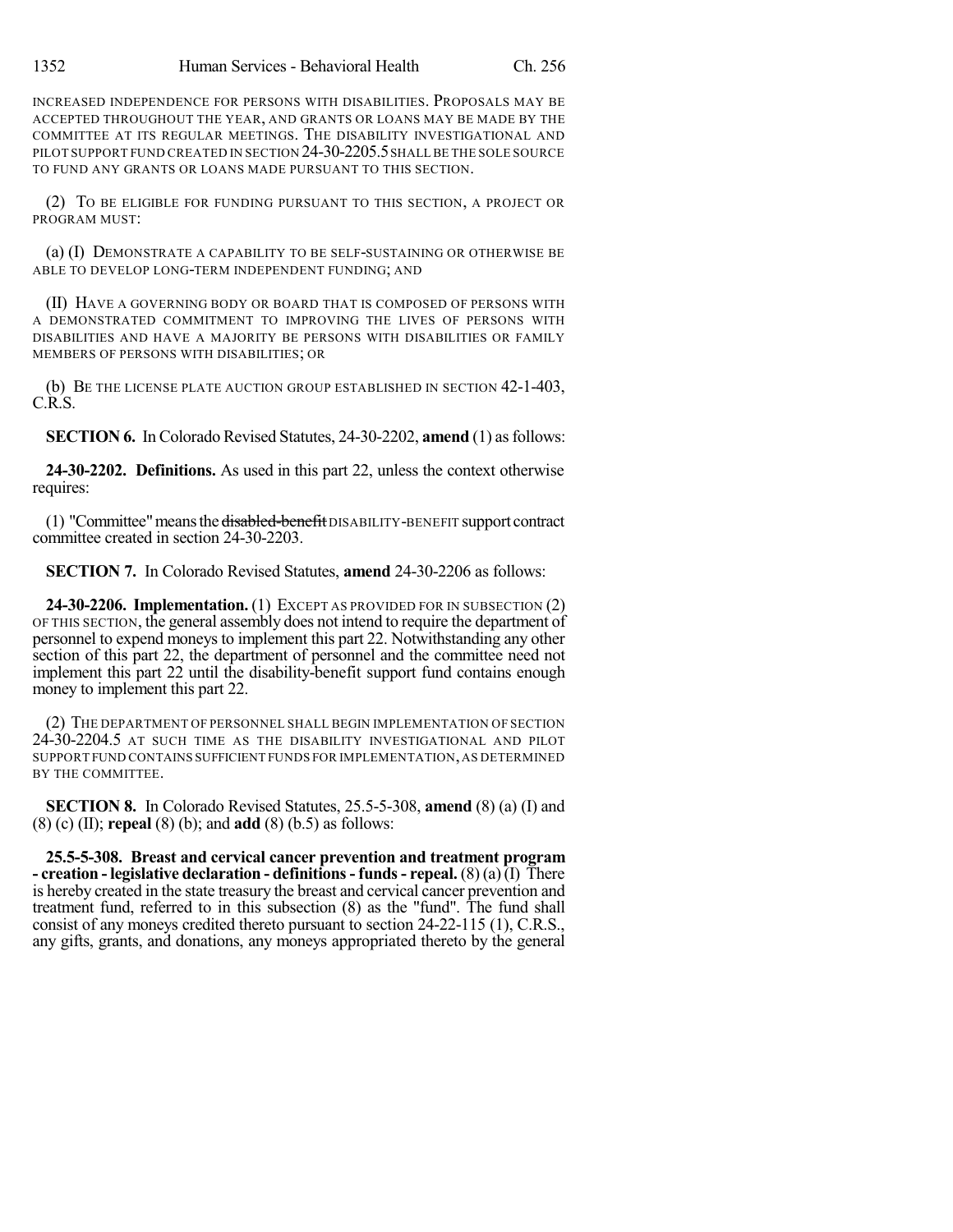assembly, and any moneys transferred from the eligibility expansion account pursuant to subparagraph (III) of paragraph (c) of this subsection (8). Except as provided for in paragraph  $\left(\mathbf{b}\right)$  PARAGRAPH (b.5) of this subsection (8), all moneys credited to the fund and all interest and income earned on the moneys in the fund shall remain in the fund for the purposes set forth in this section. Any unexpended and unencumbered moneys remaining in the fund at the end of a fiscal year shall remain in the fund and shall not be credited or transferred to the general fund or another fund. The state department is encouraged to secure private gifts, grants, and donations to fund the state costs of the breast and cervical cancer prevention and treatment program.

(b) Until section 25.5-6-111 is repealed, the state treasurer shall transfer any interest or income carned on moneys in the fund to the coordinated care for people with disabilities fund, created in section 25.5-6-111 (4).

(b.5) UNTIL SECTION 24-30-2204.5,C.R.S., IS REPEALED, THE STATE TREASURER SHALL TRANSFER ANY INTEREST OR INCOME EARNED ON MONEYS IN THE FUND TO THE DISABILITY INVESTIGATIONAL AND PILOT SUPPORT FUND, CREATED IN SECTION 24-30-2205.5, C.R.S.

(c) (II) Notwithstanding  $\frac{\text{param}(\mathbf{b})}{\text{param}(\mathbf{b})}$  PARAGRAPH (b.5) of this subsection (8), all moneys credited to the account and allinterest and income earned on themoneys in the account shall remain in the account for the purposes set forth in this paragraph (c) and shall not be credited or transferred to the general fund or any other fund except as provided in subparagraph (III) of this paragraph (c). The state department is encouraged to secure private gifts, grants, and donationsto help fund the coststo expand the eligibility criteria for participation in the breast and cervical cancer prevention and treatment program as described in this paragraph (c).

**SECTION 9.** In Colorado Revised Statutes, **repeal** 25.5-5-407.7.

**SECTION 10.** In Colorado Revised Statutes, **repeal** 25.5-6-112.

**SECTION 11.** In Colorado Revised Statutes, 42-1-407, **amend** (1), (2), and (3) (a) (I); and **add** (3) (c) as follows:

**42-1-407. Registration number fund.** (1) The registration number fund is hereby created in the state treasury. The moneys in the fund consist of the proceeds from the sale of registration numbers under section 42-1-404, and the royalty from private sales of registration numbers under section 42-1-405, AND ANY LOANS, GIFTS, GRANTS, OR DONATIONS MADE TO THE FUND. THE FUND IS HEREBY AUTHORIZED TO SEEK AND ACCEPT SUCH LOANS, GIFTS, GRANTS, OR DONATIONS FOR THE PURPOSES OF IMPLEMENTING AND ADMINISTRATING THIS SECTION;EXCEPT THAT THE FUND SHALL NOT ACCEPT A LOAN, GIFT, GRANT, OR DONATION THAT IS SUBJECT TO CONDITIONS THAT ARE INCONSISTENT WITH THIS SECTION OR STATE LAW.

(2) The general assembly shall appropriate the amounts necessary, not to exceed five percent of the fund REVENUE, to implement this part 4 from the registration number fund to the department, the governor's office, and the group.

(3) (a) (I) Except as specified in paragraph  $(b)$  PARAGRAPHS (b) AND (c) of this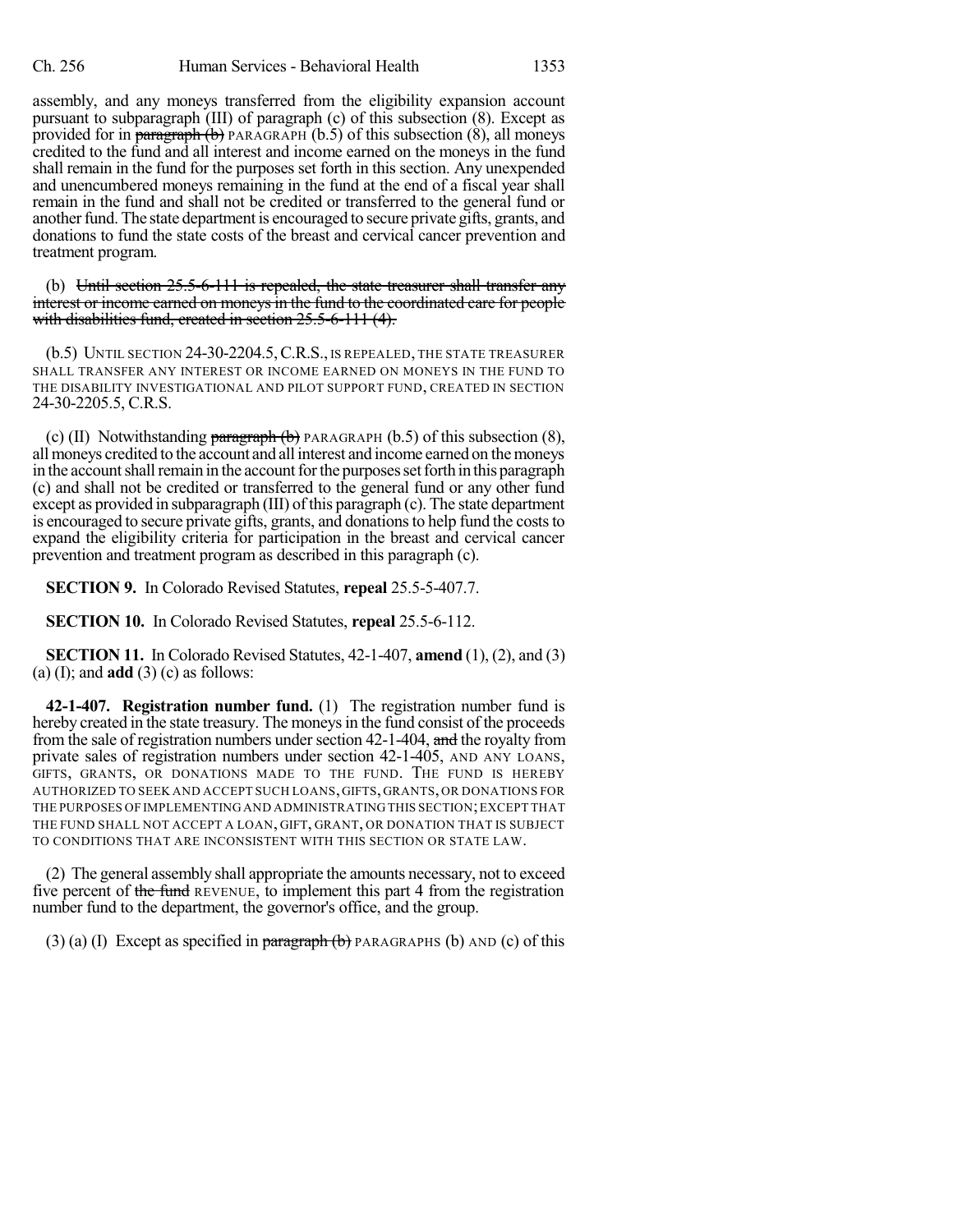subsection (3), at the end of each fiscal year, the state treasurer shall transfer one million five hundred thousand dollars, or the balance of the registration number fund if the balance is a lesser amount, from the registration number fund to the disability-benefit support fund created in section 24-30-2205, C.R.S.

(c) THE TREASURER SHALL ADJUST THE TRANSFERS REQUIRED BY PARAGRAPH (a) OF THIS SUBSECTION (3) TO EXCLUDE ANY LOANS, GIFTS, GRANTS, OR DONATIONS MADE TO THE FUND FROM THE DISABILITY INVESTIGATIONAL AND PILOT SUPPORT FUND CREATED IN SECTION 24-30-2205.5, C.R.S.

**SECTION 12. Appropriation - adjustments to 2013 long bill.** (1) For the implementation ofthis act, appropriations made in the annual general appropriation act to the department of health care policy and financing for the fiscal year beginning July 1, 2013, are adjusted as follows:

(a) The appropriation forthe executive's director's office is decreased by\$65,392 and 1.0 FTE. Of said sum, \$32,696 is from the coordinated care for people with disabilities fund created in section 25.5-6-111 (4), Colorado Revised Statutes, and \$32,696 is from federal funds.

(b) The appropriation forthe executive director's office, indirect cost recoveries, is increased by \$1,743. Of said sum, \$1,402 is from the hospital provider fee cash fund created in section 25.5-4-402.3 (4), Colorado Revised Statues, \$202 is from the children's basic health plan trust created in section 25.5-8-105 (1), Colorado Revised Statutes, \$48 is from the medicaid nursing facility cash fund created in section 25.5-6-203 (2) (a), Colorado Revised Statutes, \$45 is from the primary care fund created in section  $24-22-117(2)(b)(I)$ , Colorado Revised Statutes, \$26 is from the Colorado autism treatment fund created in section 25.5-6-805 (1), Colorado Revised Statutes, and \$20 is from the breast and cervical cancer prevention and treatment fund created in section 25.5-5-308 (8) (a) (I), Colorado Revised Statutes.

(c) The appropriation for medical services premiums is decreased by \$100,000. Of said sum, \$50,000 is from the coordinated care for people with disabilities fund created in section 25.5-6-111 (4), Colorado Revised Statutes, and \$50,000 is from federal funds.

**SECTION 13. Appropriation.** (1) In addition to any other appropriation, there is hereby appropriated, out of any moneys in the disability investigational and pilot support fund created in section 24-30-2205.5, Colorado Revised Statutes, not otherwise appropriated, to the department of personnel, for the fiscal year beginning July 1, 2013, the sum of \$1,173,976, or so much thereof as may be necessary, for allocation to the state purchasing office for the dips procurement line item related to the implementation of this act.

(2) In addition to anyother appropriation, there is herebyappropriated, out of any moneys in the registration number fund created in section 42-1-407, Colorado Revised Statutes, not otherwise appropriated, to the governor - lieutenant governor - state planning and budgeting, for the fiscal year beginning July 1, 2013, the sum of \$300,000, or so much thereof as may be necessary, for allocation to the license plate auction group to implement this act.